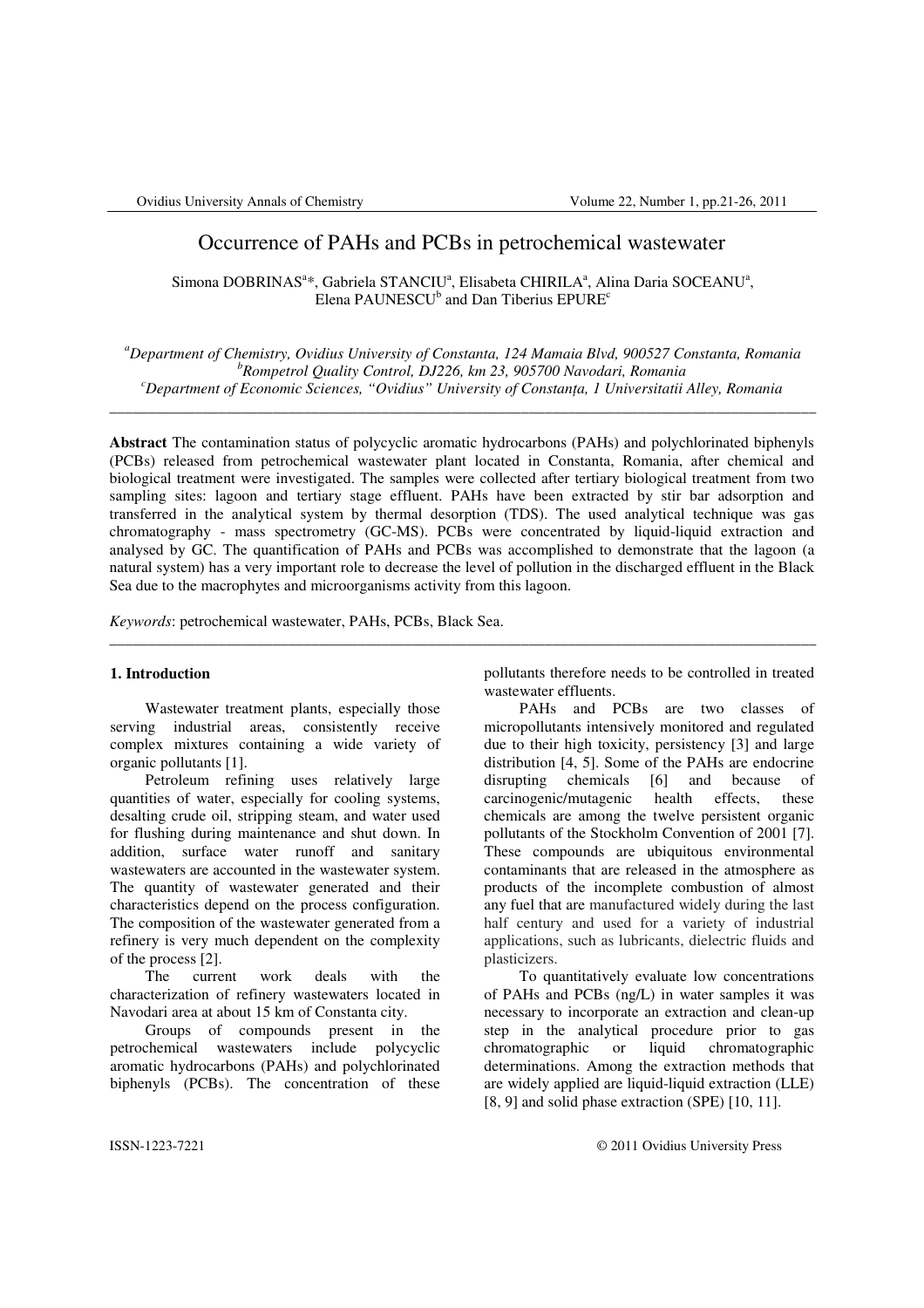The implementation of the simultaneously extraction of both investigated groups of compounds [12], solid-phase microextraction [13] and multiwalled carbon nanotubes solid phase extraction [14] has successfully been applied for the analyses of PAHs and PCBs.

In this study PAHs and PCBs were investigated in petrochemical wastewater samples by GC-MS with thermodesorption combined with stir bar sorptive extraction, respectively by LLE followed by GC- µECD.

All petrochemical wastewaters are finally reaching in the Black Sea. The Black Sea has been widely perceived as being heavily contaminated. The major source of pollution is Danube River, which has been considered responsible for about half of the allochthonous material to the Black Sea [15].

For this reason the present study aimed to predict the PAHs and PCBs pollution levels in petrochemical wastewaters before, during and after tertiary biological treatment.

#### **2. Experimental**

### *2.1. Sample collection*

Wastewater samples were collected in January, February and March 2008. The samples were collected and stored in pre-cleaned glass container at -4**<sup>o</sup>**C before filtration and extraction. The target contaminants were measured in samples of petrochemical wastewater treatment plant effluent from lagoon and tertiary stage effluent (**Fig.1**).

Air temperatures were 1, 10 and  $5^{\circ}C$ , respectively.



**Fig.1.** Samples collection points

## *2.2. Extraction and analyses of PAHs and PCBs in samples*

The analytical method used for PAHs was the stir bar sorptive extraction followed by GC-MS with thermodesorption [16]. An aliquot of 25 mL was introduced in a vial of borosilicated glass with sealed cap and then was introduced to the Gerstel twister (10mm coated with 0.5 mm PDMSpolymeric film). The sample prepared in this way was maintained by stirring for 3 hours. At the end of stirring period, the twister was removed, dried well and introduced in the thermodesorption system (TDS).

In order to recover PCBs, a liquid–liquid extraction process was applied to 1 L of water sample with a 60 mL of hexane in three steps. The extract was dried on an anhydrous sodium sulfate column, prior washed with 20 mL of hexane and then the column was washed again with 10 mL of hexane. Both hexane extracts were concentrated to about 15 mL using a rotary evaporator. This extract was concentrated in Kuderna-Danish evaporator up to 5 mL and then cleaned-up using aluminium oxide/silver nitrate chromatography column for the elimination of polar compounds and silica-gel chromatography column to separate PCBs. These columns were washed with 30 mL hexane and then the extract was concentrated using the Kuderna– Danish and blown down with nitrogen up to 0.5 mL.

For PAH analyses an Agilent 6890 N GC equipped with a 5973 Network mass selective detector and a thermodesorption system was used (GC-MS-TDS). An HP–5MS (0.25 mm x 250 µm x 0.25 µm) capillary column was used for separation of these compounds. The GC oven temperature was programmed as follows: 2 min at  $40^{\circ}$ C and first ramp  $10^{\circ}$ C/min to  $320^{\circ}$ C, where is maintained 2 min. Temperature in TDS was scheduled on many ramps: first ramp  $0.10$  min at  $20<sup>0</sup>C$ , second ramp 0.10 min at  $60^{\circ}$ C and third ramp 10 min at 300  $^{\circ}$ C. The initial temperature of injector (cold injection system) is  $-45\degree$ C where is maintained for 0.40 min. In the moment of injection the temperature has to be 12  $^{\circ}$ C for 10 sec and then decreased again to - 45  $^{\circ}$ C. Afterwards the temperature increases to 300  $^0C$ , when thermodesorption of compounds takes place. Injection volume was 1.0 µL, and the pulsed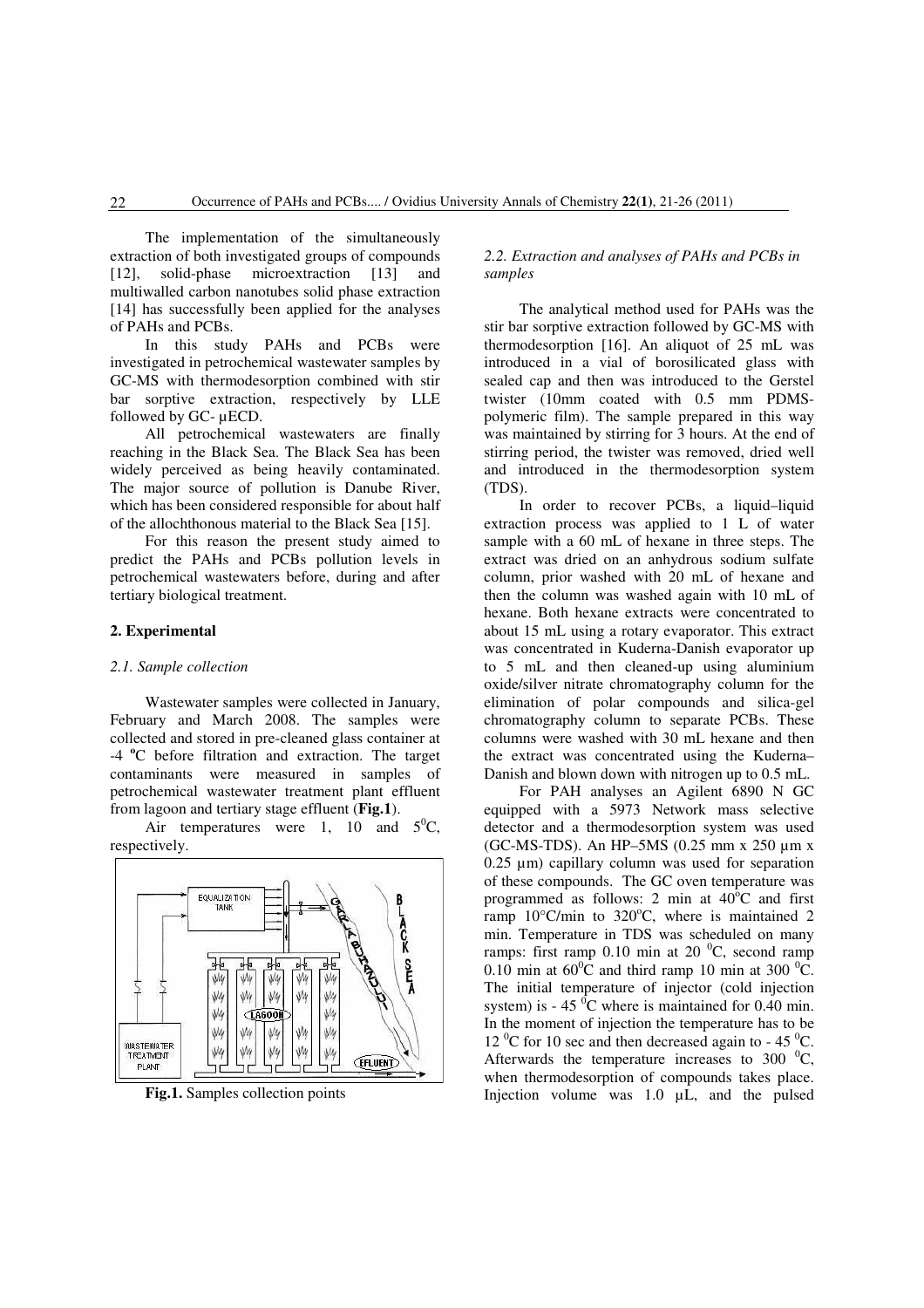splitless time was set at 1.5 min. For each target compound three unique identifier ions were chosen for SIM. Helium was the carrier gas.

**Table 1**. Quality parameters of the GC-MS-TDS method

| No             | Compound <sup>a</sup> | m/z | LOD <sub>p</sub> |
|----------------|-----------------------|-----|------------------|
|                |                       |     | $(\mu g/L)$      |
| $\mathbf{1}$   | Np                    | 128 | 0.54             |
| 2              | Acy                   | 152 | 0.59             |
| 3              | Ace                   | 154 | 0.49             |
| $\overline{4}$ | F                     | 166 | 0.066            |
| 5              | Ph                    | 178 | 0.06             |
| 6              | An                    | 178 | 0.06             |
| 7              | Fl                    | 202 | 0.07             |
| 8              | Py                    | 202 | 0.06             |
| 9              | $B[\alpha]$ An        | 228 | 0.06             |
| 10             | Chry                  | 228 | 0.08             |
| 11             | B[b]F1                | 252 | 0.06             |
| 12             | B[k]Fl                | 252 | 0.08             |
| 13             | B[a]Py                | 252 | 0.08             |
| 14             | B[ghi]P               | 276 | 0.08             |
| 15             | B[a,h]An              | 278 | 0.08             |
| 16             | $I[1,2,3-cd]Py$       | 276 | 0.08             |

 $a^2$ Np, naphthalene; Acy, acenaphthylene; Ace, acenaphthene; F, fluorene; Ph, phenanthrene; An, anthracene; Fl, fluoranthene; Py, pyrene; B[a]An, benzo[a]anthracene; Chry, chrysene; B[b]Fl, benzo[b]fluoranthene, B[k]Fl, benzo[k]fluoranthene; B[a]Py, benzo[a]pyrene; B[ghi]P, benzo[ghi]perylene; dB[a,h]An, dibenzo[a,h]anthracene; I[1,2,3-cd]Py, indeno[1,2,3-cd]pyrene.

 $b$ LOD – limit of detection

**Table 1** shows the quality parameters of the method: ratio m/z and the limit of detection (LOD), which was the lowest concentration of PAHs in wastewater samples that was detectable but not necessarily quantified, distinguished from zero (signal/noise).

For PCBs analyses all samples were analyzed with a Agilent 6890 HP gas chromatograph (GC) equipped with an micro-electron capture detector

(µECD). The performance characteristics of this method were presented in **Table 2**.

In this paper we consider the use of withinsubject coefficient of variation  $(CV_t)$  for assessing the reproducibility of measurements. From table 2 was observed a good reproducibility:  $CV_t$  values were around 15%, at the limit of acceptability and only in 3 cases the  $CV_t$  values were higher than 15% which means that reproducibility is not poor in these cases.

The accuracy of the method was further assessed by recovery studies (standard addition method), each test being performed six times. Satisfactory results were found, with recoveries between 75 and 124% indicating the high accuracy of the proposed method (see **Table 2**).

# **3. Results and Discussions**

**Table 3** shows the concentrations of 16 PAHs determined in the wastewater samples collected from lagoon during January, February and March of 2008. From the obtained data it was observed that only naphthalene, acenaphthene and phenanthrene were detected and the values of their concentrations were lower than the limits imposed by the law: naphthalene - 2.4 µg/L, acenaphthene – 0.063 µ/L, phenanthrene -0.03 µg/L (Order 161, 2006).

In March the concentrations values of the detected PAHs were higher than those found in January and February. This fact may be explained by the lower temperatures registered in March and these temperatures can affect the capacity of the reed to retain the organic pollutants.

**Table 4** shows that only naphthalene, acenaphthene and phenanthrene were also detected in studied petrochemical wastewater treatment plant effluent after the tertiary treatment stage and the values of their concentrations were slightly lower than those found in wastewater samples. This decrease of the concentrations was higher in March.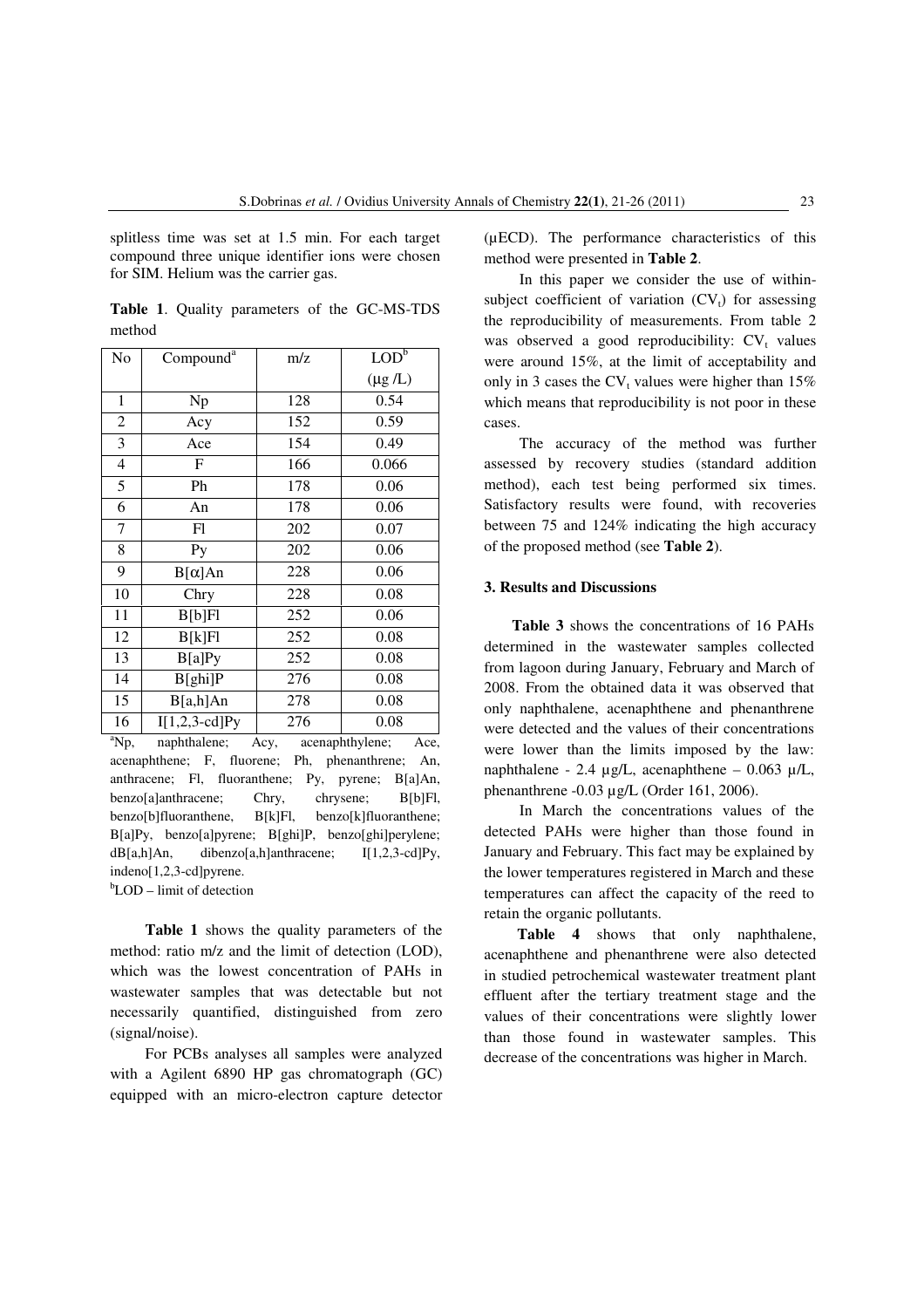| Sample of      |    | n  | $\Omega$ | P     | X     | $S_t$ | $VC_t$ | $S_R$ | $VC_R$ | R    |
|----------------|----|----|----------|-------|-------|-------|--------|-------|--------|------|
| water          |    |    | $\%$     | ng/L  | ng/L  | ng/l  | $\%$   | ng/l  | $\%$   | $\%$ |
| <b>PCB 28</b>  | 13 | 55 | 7.3      | 45.4  | 41.8  | 7.3   | 15     | 14.0  | 33.5   | 92   |
| <b>PCB 52</b>  | 13 | 53 |          | 74.4  | 86.9  | 18.3  | 21     | 32.7  | 37.6   | 116  |
| <b>PCB</b> 101 | 14 | 49 |          | 15.2  | 19.0  | 6.6   | 34     | 10.9  | 57.5   | 124  |
| <b>PCB 138</b> | 11 | 33 | 9.1      | 4.3   | 7.4   | 1.1   | 15     | 3.7   | 49.5   | 122  |
| <b>PCB</b> 153 | 13 | 52 | 5.8      | 136.9 | 103.6 | 16.7  | 15     | 30.0  | 28.9   | 75   |
| <b>PCB 180</b> | 15 | 61 | $\theta$ | 217.3 | 165.2 | 32.0  | 20     | 55.6  | 33.7   | 76   |
| <b>PCB 194</b> | 11 | 45 | $\Omega$ | 72.3  | 56.0  | 9.1   | 15     | 21.5  | 38.3   | 77   |
|                |    |    |          |       |       |       |        |       |        |      |

**Table 2.** The performance characteristics of the GC-µECD method

l - no. of data sets

n – no. of values

o – percent of wrong results

P – reference concentration

X- found concentration

 $S_t$  – standard deviation of repeatability

 $VC_t$  – variation coefficient of repeatability

 $S_R$  – standard deviation of reproducibility

 $\overrightarrow{VC_R}$  – reproducibility coefficient

 $R - recovery$ 

| Compound       | January                                                                       | <b>February</b> | March   |  |  |  |  |
|----------------|-------------------------------------------------------------------------------|-----------------|---------|--|--|--|--|
|                | Concentration (µg/L)                                                          |                 |         |  |  |  |  |
| Np             | 74                                                                            | 79              | 102.7   |  |  |  |  |
| Acy            | $<$ LOD                                                                       | $<$ LOD         | $<$ LOD |  |  |  |  |
| Ace            | 43                                                                            | 45              | 98.9    |  |  |  |  |
| F              | $<$ LOD                                                                       | $\langle$ LOD   | $<$ LOD |  |  |  |  |
| Ph             | 68                                                                            | 71              | 39.6    |  |  |  |  |
| An             | $<$ LOD                                                                       | $<$ LOD         | $<$ LOD |  |  |  |  |
| Fl             | $<$ LOD                                                                       | $<$ LOD         | $<$ LOD |  |  |  |  |
| P <sub>V</sub> | $<$ LOD                                                                       | $<$ LOD         | $<$ LOD |  |  |  |  |
| $B[\alpha]$ An | $<$ LOD                                                                       | $<$ LOD         | $<$ LOD |  |  |  |  |
| Chry           | $<$ LOD                                                                       | $<$ LOD         | $<$ LOD |  |  |  |  |
| B[b]F1         | $<$ LOD                                                                       | $<$ LOD         | $<$ LOD |  |  |  |  |
| B[k]F1         | $<$ LOD                                                                       | $<$ LOD         | $<$ LOD |  |  |  |  |
| $B[\alpha]Py$  | $<$ LOD                                                                       | $<$ LOD         | $<$ LOD |  |  |  |  |
| $I[1,2,3-$     | $<$ LOD                                                                       | $<$ LOD         | $<$ LOD |  |  |  |  |
| cd]Py          |                                                                               |                 |         |  |  |  |  |
| dB[α,h]An      | $<$ LOD                                                                       | $<$ LOD         | $<$ LOD |  |  |  |  |
| B[ghi]P        | <lod< td=""><td><math>&lt;</math>LOD</td><td><math>&lt;</math>LOD</td></lod<> | $<$ LOD         | $<$ LOD |  |  |  |  |
| <b>Total</b>   | 621.2                                                                         |                 |         |  |  |  |  |

It can be concluded that the purpose of the lagoon was achieved; even the concentrations of PAHs didn't decreased so much.

Naphthalene is the predominant component present in petrochemical wastewater samples, with the highest concentration 102.7 µg/L detected in March.

**Table 4.** Analytical results for PAHs in tertiary stage effluent

| Compound        | <b>January</b>       | <b>February</b>                                  | <b>March</b> |  |  |  |  |
|-----------------|----------------------|--------------------------------------------------|--------------|--|--|--|--|
|                 | Concentration (µg/L) |                                                  |              |  |  |  |  |
| Np              | 73                   | 76                                               | 89.8         |  |  |  |  |
| Acy             | $<$ LOD              | $<$ LOD                                          | $<$ LOD      |  |  |  |  |
| Ace             | 41                   | 43                                               | 53.9         |  |  |  |  |
| F               | $<$ LOD              | $<$ LOD                                          | $<$ LOD      |  |  |  |  |
| Ph              | 67                   | 69                                               | 38.2         |  |  |  |  |
| An              | $<$ LOD              | $<$ LOD                                          | $<$ LOD      |  |  |  |  |
| F1              | $<$ LOD              | $<$ LOD                                          | $<$ LOD      |  |  |  |  |
| P <sub>V</sub>  | $<$ LOD              | <lod< td=""><td><math>&lt;</math>LOD</td></lod<> | $<$ LOD      |  |  |  |  |
| $B[\alpha]$ An  | $<$ LOD              | $<$ LOD                                          | $<$ LOD      |  |  |  |  |
| Chry            | $<$ LOD              | $<$ LOD                                          | $<$ LOD      |  |  |  |  |
| B[b]F1          | $<$ LOD              | $<$ LOD                                          | $<$ LOD      |  |  |  |  |
| B[k]F1          | $<$ LOD              | $<$ LOD                                          | $<$ LOD      |  |  |  |  |
| $B[\alpha]Py$   | $<$ LOD              | $<$ LOD                                          | $<$ LOD      |  |  |  |  |
| $I[1,2,3-cd]Py$ | $<$ LOD              | $<$ LOD                                          | $<$ LOD      |  |  |  |  |
| dB[α,h]An       | $<$ LOD              | $<$ LOD                                          | $<$ LOD      |  |  |  |  |
| B[ghi]P         | $<$ LOD              | $<$ LOD                                          | $<$ LOD      |  |  |  |  |
| Total           |                      | 550.9                                            |              |  |  |  |  |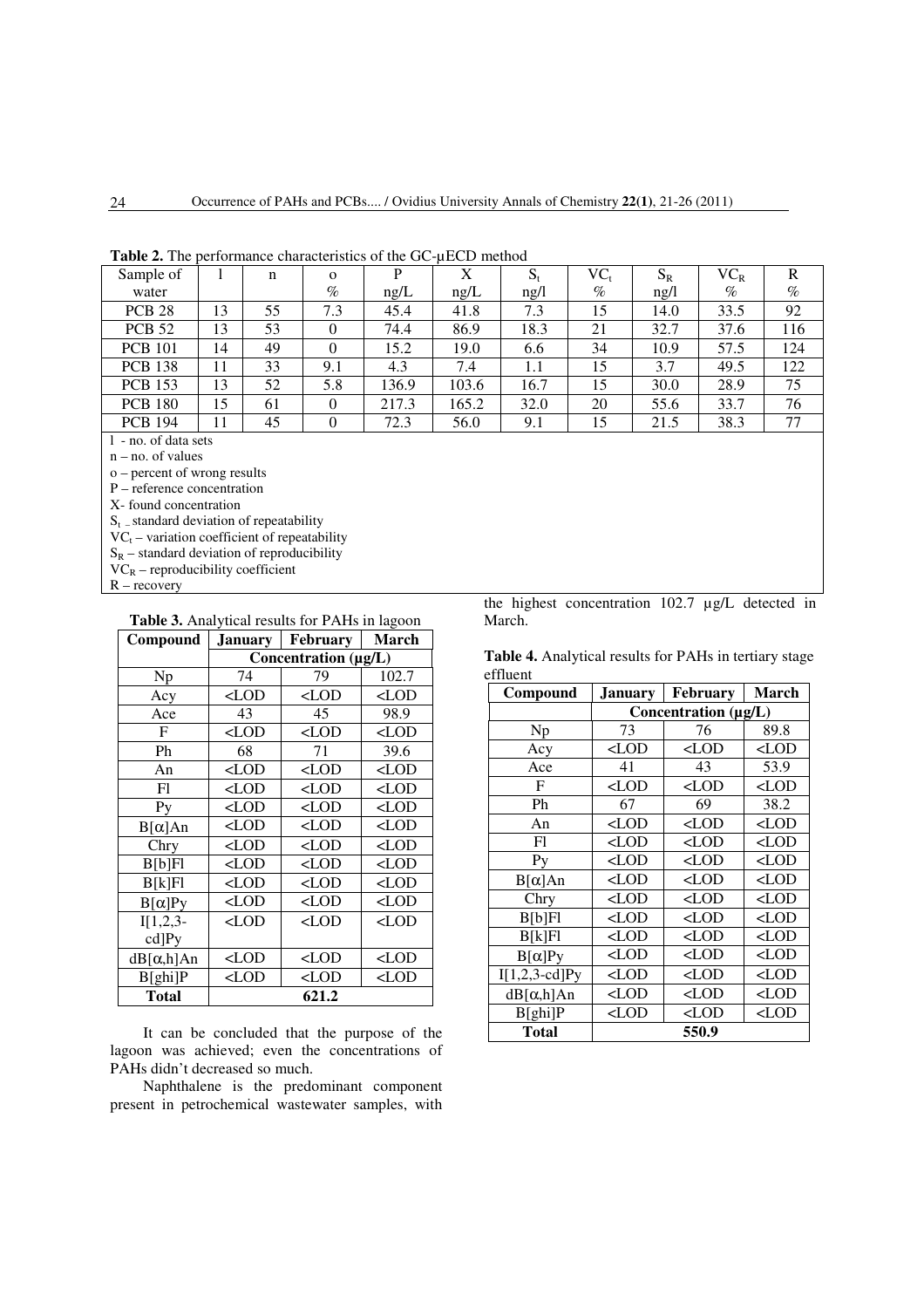| Location                | Time of  | PCB concentration $(\mu g/L)$ |            |            |            |            |            |              |
|-------------------------|----------|-------------------------------|------------|------------|------------|------------|------------|--------------|
|                         | sampling | <b>PCB</b>                    | <b>PCB</b> | <b>PCB</b> | <b>PCB</b> | <b>PCB</b> | <b>PCB</b> | <b>Total</b> |
|                         |          | 28                            | 52         | 101        | 138        | 153        | 180        |              |
| lagoon                  | January  | 1.74                          |            | 2.82       | 8.24       |            |            | 12.81        |
|                         | February | 1.68                          | 3.17       | 4.04       | 2.86       | 1.78       | 2.44       | 16.00        |
| tertiary stage effluent | January  |                               | -          |            | 3.94       |            |            | 3.94         |
|                         | February | 1.29                          | -          | 2.33       |            |            |            | 3.63         |

**Table 5.** Analytical results of PCBs in petrochemical wastewater treatment plant effluent

These values (see tables 3 and 4) are lower than those detected in refinery wastewater from Al Ruwais [2].

To predict the PCBs pollution levels in the petrochemical wastewater treatment plant effluent samples, six different polychlorinated biphenyls (PCBs) representing a range of physical– chemical properties (congeners 28, 52, 101, 138, 153 and 180 in order of increasing molecular weight/increasing chlorination/decreasing volatility) were considered for analyses (**Table 5**).

In January, PCB 28, 101 and 138 were detected in wastewater samples and their total concentration was 12.81 µg/L. This value is lower than the imposed limit for PCB in surface waters (0.02 mg/L) [17]. From Table 5 it is observed that in samples collected in January was detected only PCB 138 (3.94 µg/L).

In February all studied PCBs were detected (**Table 5**), but their total concentration  $(16.00 \text{ µg/L})$ is not higher than those imposed by the law. In petrochemical wastewater effluents in the same month was detected PCB 28 and 101 with total concentration of 3.63µg/L.

It can be observed that the total concentration of PCBs in the effluent samples decrease very much and the number of PCBs decreases also in the tertiary stage. So, it can be concluded that the PCB concentrations decrease in the tertiary lagoon due to the macrophytes and microorganisms activity.

The PCB concentrations detected in the studied petrochemical wastewaters are lower than those encountered in other petrochemical wastewaters (maximum value 67 µg/L) [2].

# **4. Conclusions**

Analysis of PAHs and PCBs released in petrochemical wastewater treatment plant Constanta is of great importance, as it is a discharger to the Black Sea.

The applied methods for separation and determination of PAHs and PCBs from petrochemical wastewater samples are appropriate for the proposed objective.

This study demonstrated that the tertiary lagoon has a very important role to decrease the level of PAHs and PCBs in petrochemical wastewater effluents due to the macrophytes and microorganisms activity.

# **5. References**

\* E-mail address: sdobrinas@univ-ovidius.ro

[1]. D. Teresa Sponza and R. Oztekin, Separation and Purification Technology, (2011), in press

[2]. M. Al Zarooni and W. Elshorbagy, Journal of Hazardous Materials, **A136**, 398–405 (2006)

[3]. A.B. Kolar, D. Hrsak, S. Fingler, H. Cetkovic, I. Petric and N.U. Kolic, International Biodeterioration & Biodegradation, **60**, 16–24 (2007)

[4]. L. Manodori, A. Gambaro, R. Piazza, S. Ferrari, A.M. Stortini, I. Moret and G. Capodaglio, Marine Pollution Bulletin, **52**, 184–192(2006)

[5]. Z. Zhang, J. Huang, G. Yu and H. Hong, Environmental Pollution, **130**, 249-261 (2004)